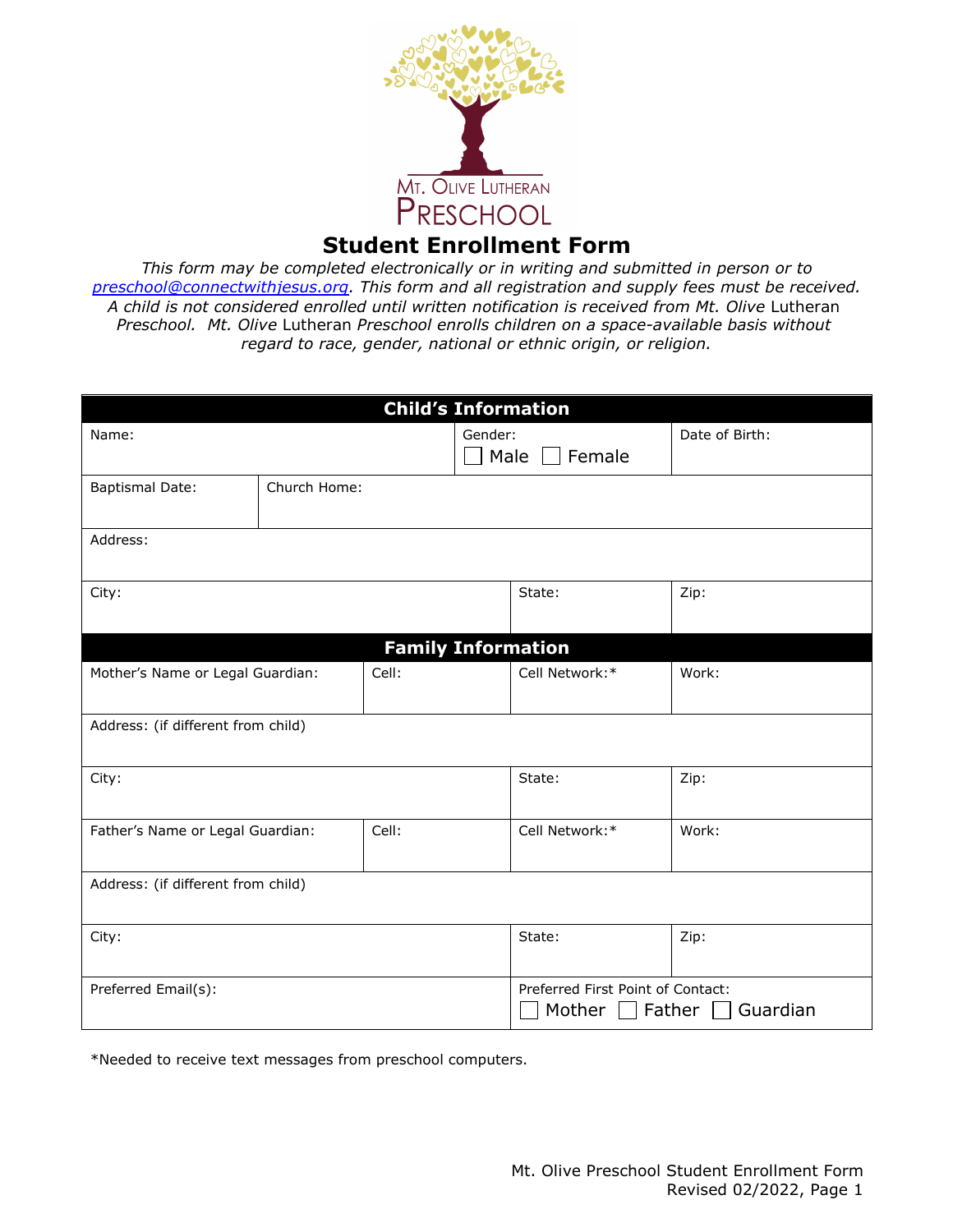| <b>Emergency Contacts and Authorization to Pick-Up</b>                                                                                                                                                                                                                                                                                                                                                                                                                                                                                                                                       |       |                           |               |  |  |
|----------------------------------------------------------------------------------------------------------------------------------------------------------------------------------------------------------------------------------------------------------------------------------------------------------------------------------------------------------------------------------------------------------------------------------------------------------------------------------------------------------------------------------------------------------------------------------------------|-------|---------------------------|---------------|--|--|
| At least one local contact should be identified in case of an emergency in which the parents<br>cannot be reached. Parents can indicate if this person(s) is approved as an emergency contact,<br>authorized to pick up, or both. Children will only be released after verification of identification is<br>made. Under no circumstances will a child be released to any other individual without written<br>documentation provided by the child's parent. It is the parent's responsibility to maintain current<br>contact information for all points of contact with the preschool office. |       |                           |               |  |  |
| Name:                                                                                                                                                                                                                                                                                                                                                                                                                                                                                                                                                                                        | Cell: | Cell Network:*            | Relationship: |  |  |
| Address:                                                                                                                                                                                                                                                                                                                                                                                                                                                                                                                                                                                     |       |                           |               |  |  |
| City:                                                                                                                                                                                                                                                                                                                                                                                                                                                                                                                                                                                        |       | State:                    | Zip:          |  |  |
| <b>Emergency Contact:</b>                                                                                                                                                                                                                                                                                                                                                                                                                                                                                                                                                                    |       | Authorized to Pick-Up:    |               |  |  |
| Yes<br><b>No</b>                                                                                                                                                                                                                                                                                                                                                                                                                                                                                                                                                                             |       | $\sqcap$ Yes<br><b>No</b> |               |  |  |
| Name:                                                                                                                                                                                                                                                                                                                                                                                                                                                                                                                                                                                        | Cell: | Cell Network:*            | Relationship: |  |  |
| Address:                                                                                                                                                                                                                                                                                                                                                                                                                                                                                                                                                                                     |       |                           |               |  |  |
| City:                                                                                                                                                                                                                                                                                                                                                                                                                                                                                                                                                                                        |       | State:                    | Zip:          |  |  |
| <b>Emergency Contact:</b>                                                                                                                                                                                                                                                                                                                                                                                                                                                                                                                                                                    |       | Authorized to Pick-Up:    |               |  |  |
| Yes<br><b>No</b>                                                                                                                                                                                                                                                                                                                                                                                                                                                                                                                                                                             |       | Yes<br><b>No</b>          |               |  |  |
| Name:                                                                                                                                                                                                                                                                                                                                                                                                                                                                                                                                                                                        | Cell: | Cell Network:*            | Relationship: |  |  |
| Address:                                                                                                                                                                                                                                                                                                                                                                                                                                                                                                                                                                                     |       |                           |               |  |  |
| City:                                                                                                                                                                                                                                                                                                                                                                                                                                                                                                                                                                                        |       | State:                    | Zip:          |  |  |
| Emergency Contact:                                                                                                                                                                                                                                                                                                                                                                                                                                                                                                                                                                           |       | Authorized to Pick-Up:    |               |  |  |
| Yes<br><b>No</b>                                                                                                                                                                                                                                                                                                                                                                                                                                                                                                                                                                             |       | <b>Yes</b><br><b>No</b>   |               |  |  |

\*Needed to receive text messages from preschool computers.

## **Non-Authorization for Release**

| My child is <b>NOT</b> allowed to be released to the following person(s), unless written notification is<br>given to the director or designee the child's primary parent or legal guardian. |               |  |  |
|---------------------------------------------------------------------------------------------------------------------------------------------------------------------------------------------|---------------|--|--|
| Name:                                                                                                                                                                                       | Relationship: |  |  |
|                                                                                                                                                                                             |               |  |  |
| Name:                                                                                                                                                                                       | Relationship: |  |  |
|                                                                                                                                                                                             |               |  |  |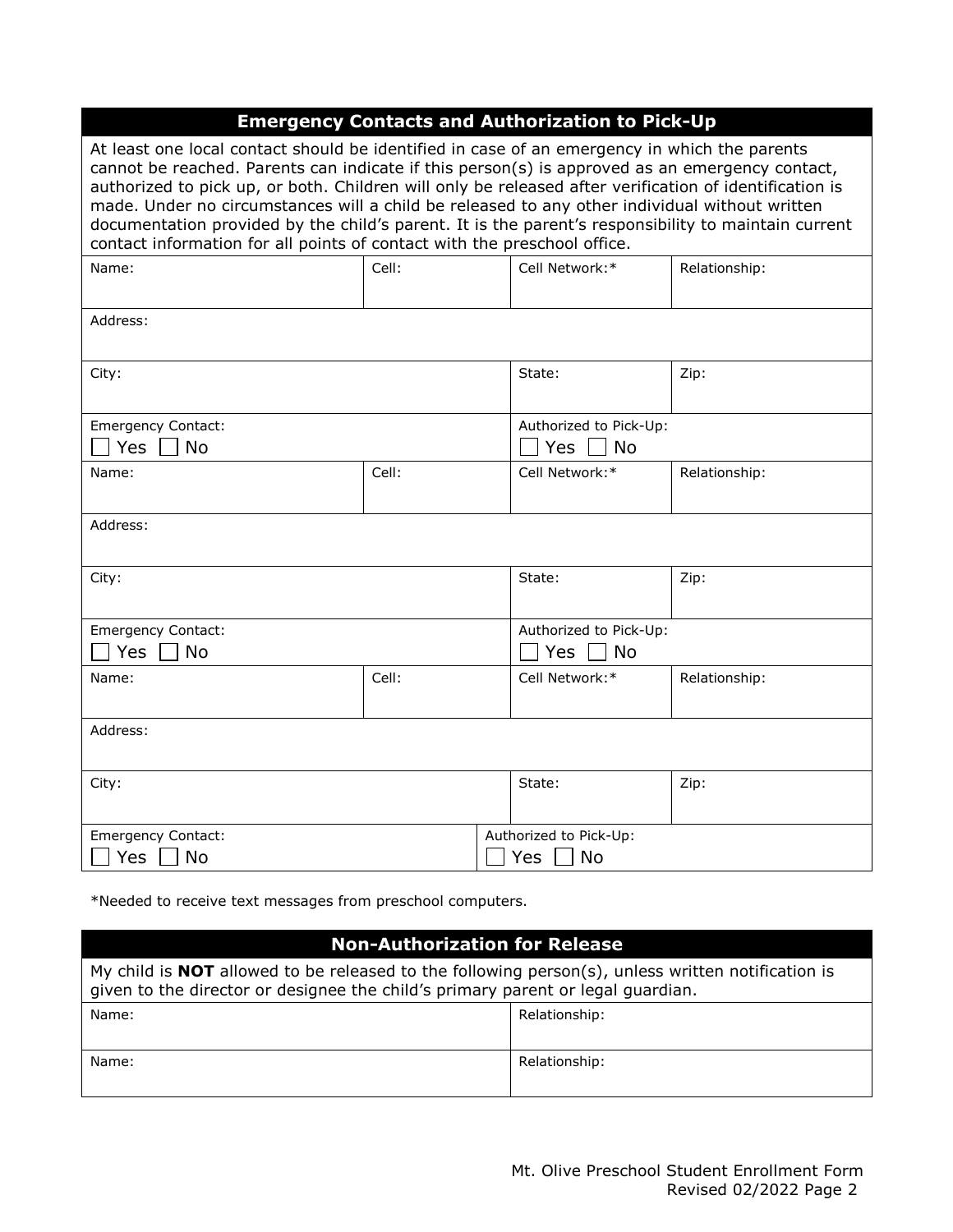|                                                                                                                                                                                                                                             | <b>Medical Information</b>                                    |                            |  |                                                |
|---------------------------------------------------------------------------------------------------------------------------------------------------------------------------------------------------------------------------------------------|---------------------------------------------------------------|----------------------------|--|------------------------------------------------|
| Child's Physician:                                                                                                                                                                                                                          |                                                               |                            |  | Phone:                                         |
| Address:                                                                                                                                                                                                                                    |                                                               |                            |  |                                                |
| City:                                                                                                                                                                                                                                       |                                                               | State:                     |  | Zip:                                           |
| Allergies:<br>Yes<br><b>No</b>                                                                                                                                                                                                              | Describe: (if present, complete Allergy Alert Form            |                            |  |                                                |
| <b>Special Needs</b><br><b>Yes</b><br><b>No</b>                                                                                                                                                                                             | Describe:                                                     |                            |  |                                                |
| <b>Existing Illness</b><br>  No<br><b>Yes</b>                                                                                                                                                                                               | Describe:                                                     |                            |  |                                                |
| Previous Serious Illness or Injury<br><b>No</b><br><b>Yes</b>                                                                                                                                                                               | Describe:                                                     |                            |  |                                                |
| Long-Term/Continuous Medication<br><b>Yes</b><br>No                                                                                                                                                                                         | Describe:                                                     |                            |  |                                                |
| <b>Disabilities</b><br><b>No</b><br>Yes                                                                                                                                                                                                     | Describe:<br><b>Emergency Medical Treatment Authorization</b> |                            |  |                                                |
| In the event my child should need emergency medical attention, I give my permission to the staff<br>of Mt. Olive Preschool to seek the medical attention needed, and to transport my child for<br>emergency medical treatment.<br>No<br>Yes |                                                               |                            |  |                                                |
|                                                                                                                                                                                                                                             | <b>Enrollment</b>                                             |                            |  |                                                |
| Full-Time w/Before/After School Care<br>7:00am-6:00pm                                                                                                                                                                                       | 8:00am - 3:30pm                                               | Full-Time, School Day Only |  | Part-Time, School Day only<br>8:00am - 12:30pm |
| Class Requested: (Dependent on age as of 9/1. Considerations may be<br>made based on intellectual or developmental needs of the child.)<br><b>Toddlers</b><br>Pre-2                                                                         | Pre-Kindergarten<br>Pre-3                                     |                            |  | Preferred Enrollment Date:                     |
| Thank you for choosing Mt. Olive. Please share how you learned about us.                                                                                                                                                                    |                                                               |                            |  |                                                |
|                                                                                                                                                                                                                                             |                                                               |                            |  | Driving by     Website   Facebook              |
| Why did you choose to enroll your child at Mt. Olive Preschool? (Check all that apply)                                                                                                                                                      |                                                               |                            |  |                                                |
| Christian program $\Box$ Academic curriculum $\Box$ Friendly environment                                                                                                                                                                    |                                                               |                            |  |                                                |
| Convenient location   Positive recommendation                                                                                                                                                                                               |                                                               |                            |  |                                                |